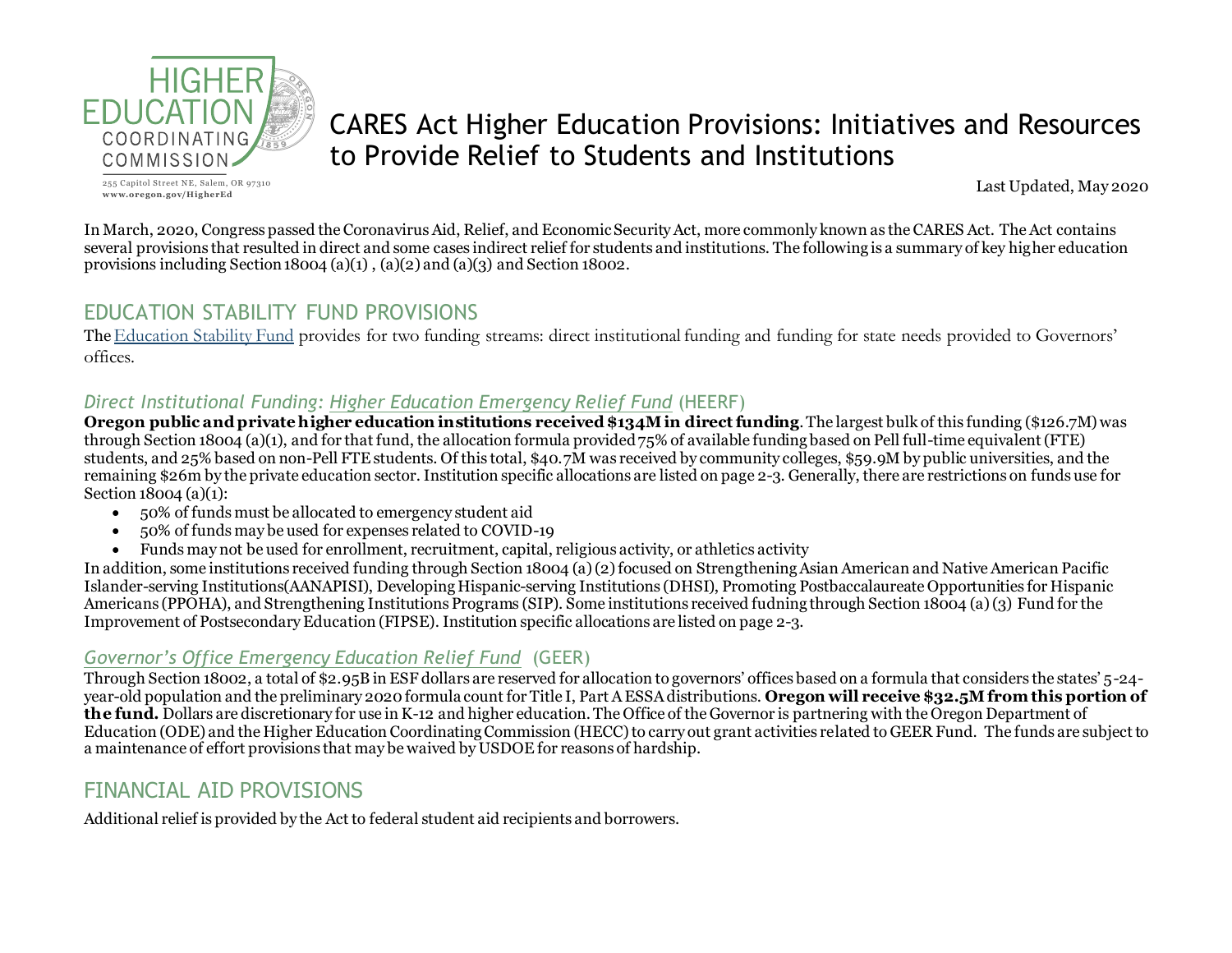- Institutions can use Supplementary Educational Opportunity Grant (SEOG; discretionary institution-based need aid) funds for emergency aid
- Students will continue to receive work study funds even if unable to work
- Students who withdraw due to Coronavirus-related barriers do not need to return federal student aid
- Student loan payments are suspended through Sept. 30 without interest
- USDOE required to cancel debt of student for term if they withdraw due to a qualifying emergency

See [the Federal Student Aid Coronavirus website](https://studentaid.gov/announcements-events/coronavirus) for more information.

| CARES Act Distributions to Oregon Institutions under the Higher Education Emergency Relief Fund |                                      |                                 |                                                                                                                                        |                                                                            |                                                                                                              |                                                       |                                                                                       |              |  |  |
|-------------------------------------------------------------------------------------------------|--------------------------------------|---------------------------------|----------------------------------------------------------------------------------------------------------------------------------------|----------------------------------------------------------------------------|--------------------------------------------------------------------------------------------------------------|-------------------------------------------------------|---------------------------------------------------------------------------------------|--------------|--|--|
|                                                                                                 |                                      | Section 18004 (a)(1)            | Section 18004 (a)(2)                                                                                                                   |                                                                            |                                                                                                              |                                                       | Section 18004<br>(a)(3)                                                               | <b>Total</b> |  |  |
| Institution                                                                                     | <b>Student</b><br><b>Aid Portion</b> | <b>Institutional</b><br>Portion | <b>Strengthening Asian</b><br>American and<br><b>Native American</b><br><b>Pacific Islander-</b><br>serving Institutions<br>(AANAPISI) | <b>Developing</b><br>Hispanic-<br>serving<br><b>Institutions</b><br>(DHSI) | Promoting<br>Postbaccalaureate<br><b>Opportunities for</b><br><b>Hispanic</b><br><b>Americans</b><br>(PPOHA) | Strengthening<br><b>Institutions</b><br>Program (SIP) | <b>Fund for the</b><br>Improvement of<br>Postsecondary<br><b>Education</b><br>(FIPSE) |              |  |  |
| <b>Blue Mountain</b>                                                                            | \$483,431                            | \$483,431                       |                                                                                                                                        | \$62,998                                                                   | $\overline{\phantom{a}}$                                                                                     |                                                       |                                                                                       | \$1,029,860  |  |  |
| <b>Central</b>                                                                                  | \$1,591,836                          | \$1,591,836                     | $\sim$                                                                                                                                 |                                                                            | $\sim$                                                                                                       | \$157,498                                             | $\sim$                                                                                | \$3,341,169  |  |  |
| Chemeketa                                                                                       | \$2,875,369                          | \$2,875,369                     |                                                                                                                                        | \$367,244                                                                  | $\overline{\phantom{a}}$                                                                                     |                                                       |                                                                                       | \$6,117,982  |  |  |
| <b>Clackamas</b>                                                                                | 862,463                              | \$862,463                       |                                                                                                                                        |                                                                            | $\blacksquare$                                                                                               | \$86,637                                              | $\sim$                                                                                | \$1,811,563  |  |  |
| Clatsop                                                                                         | \$222,421                            | \$222,421                       | $\blacksquare$                                                                                                                         | $\sim$                                                                     | $\blacksquare$                                                                                               | \$22,243                                              | \$32,916                                                                              | \$500,000    |  |  |
| <b>Columbia Gorge</b>                                                                           | \$187,819                            | \$187,819                       | $\sim$                                                                                                                                 | \$24,390                                                                   | $\blacksquare$                                                                                               |                                                       | \$99,972                                                                              | \$500,000    |  |  |
| Klamath                                                                                         | \$349,657                            | \$349,657                       | $\blacksquare$                                                                                                                         |                                                                            |                                                                                                              | \$34,515                                              |                                                                                       | \$733,829    |  |  |
| Lane                                                                                            | \$1,507,133                          | \$1,507,133                     | $\omega$                                                                                                                               | $\blacksquare$                                                             | $\blacksquare$                                                                                               | \$149,155                                             | $\blacksquare$                                                                        | \$3,163,421  |  |  |
| <b>Linn Benton</b>                                                                              | \$1,303,338                          | \$1,303,338                     |                                                                                                                                        | $\overline{\phantom{a}}$                                                   | $\blacksquare$                                                                                               | \$130,296                                             | $\overline{\phantom{a}}$                                                              | \$2,736,971  |  |  |
| Mt. Hood                                                                                        | \$1,692,829                          | \$1,692,829                     | $\sim$                                                                                                                                 | $\blacksquare$                                                             | $\blacksquare$                                                                                               | \$169,437                                             | $\blacksquare$                                                                        | \$3,555,095  |  |  |
| Oregon Coast*                                                                                   |                                      |                                 | $\sim$                                                                                                                                 | $\blacksquare$                                                             | $\blacksquare$                                                                                               |                                                       |                                                                                       |              |  |  |
| <b>Portland</b>                                                                                 | \$6,269,372                          | \$6,269,372                     | $\sim$                                                                                                                                 | $\overline{\phantom{a}}$                                                   | $\sim$                                                                                                       | \$619,774                                             | $\blacksquare$                                                                        | \$13,158,517 |  |  |
| Rogue                                                                                           | \$1,261,641                          | \$1,261,641                     |                                                                                                                                        | $\overline{\phantom{a}}$                                                   | $\overline{\phantom{a}}$                                                                                     | \$123,516                                             | $\overline{\phantom{a}}$                                                              | \$2,646,797  |  |  |
| Southwestern                                                                                    | \$540,845                            | \$540,845                       | $\blacksquare$                                                                                                                         | $\overline{\phantom{a}}$                                                   |                                                                                                              | \$53,063                                              |                                                                                       | \$1,134,753  |  |  |
| <b>Tillamook Bay</b>                                                                            | \$157,889                            | \$157,889                       | $\overline{\phantom{a}}$                                                                                                               | $\blacksquare$                                                             | $\blacksquare$                                                                                               | \$15,374                                              | \$168,848                                                                             | \$500,000    |  |  |
| <b>Treasure Valley</b>                                                                          | \$498,832                            | \$498,832                       | $\blacksquare$                                                                                                                         | \$63,480                                                                   | $\blacksquare$                                                                                               |                                                       |                                                                                       | \$1,061,144  |  |  |
| <b>Umpqua</b>                                                                                   | \$560,927                            | \$560,927                       | $\blacksquare$                                                                                                                         |                                                                            |                                                                                                              | \$54,817                                              |                                                                                       | \$1,176,670  |  |  |